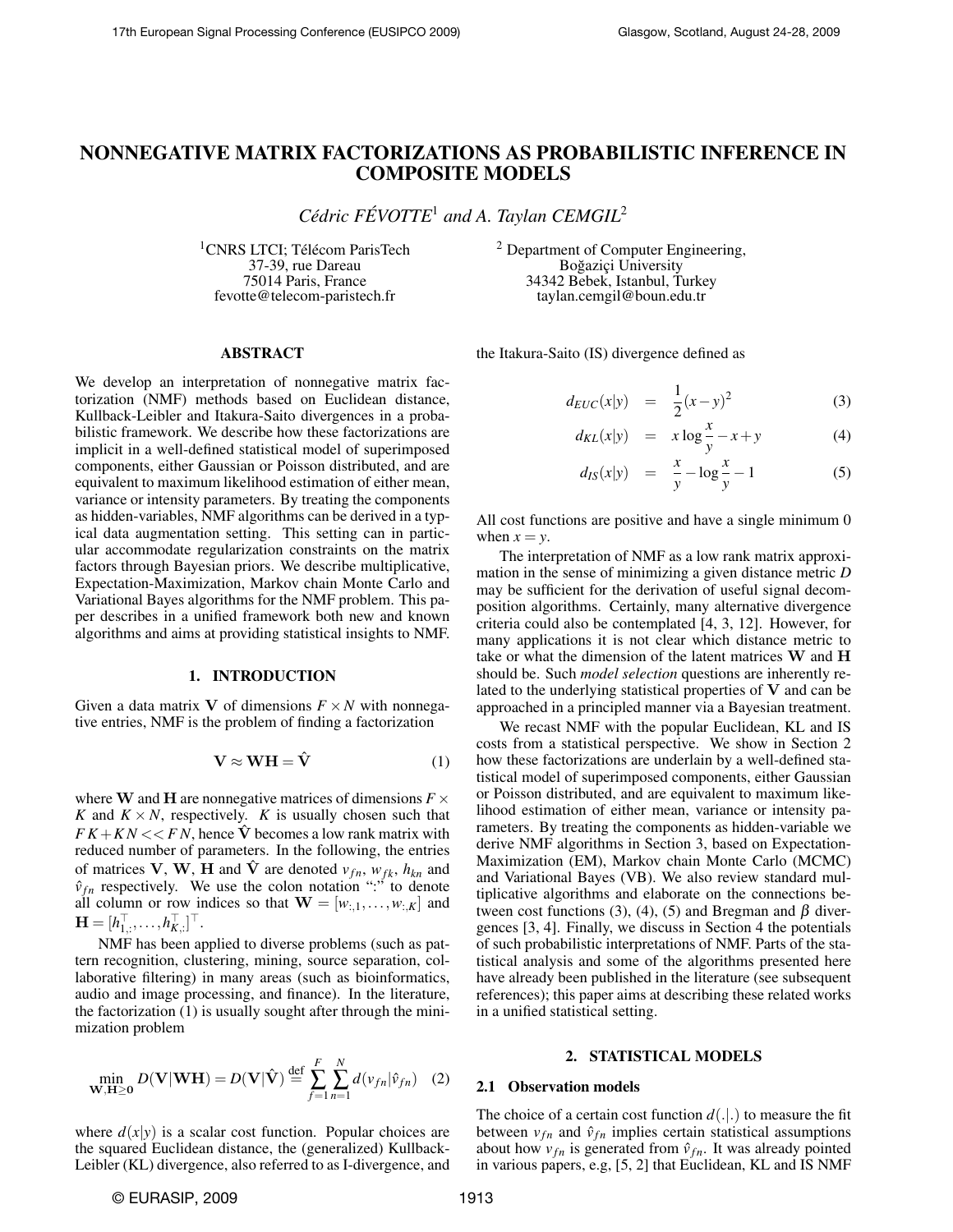underlie the following generative models :

$$
v_{fn} \sim \mathcal{N}(v_{fn}; \hat{v}_{fn}, \sigma^2)
$$
 EUC-NMF (6)

$$
v_{fn} \sim \mathcal{P}(v_{fn}; \hat{v}_{fn})
$$
 KL-NMF (7)

$$
v_{fn} \sim \mathcal{G}(v_{fn}; a, a/\hat{v}_{fn})
$$
 IS-NMF (8)

where  $\mathcal{N}, \mathcal{P}, \mathcal{G}$  refer to the Gaussian, Poisson and Gamma distribution, respectively, defined in the Appendix and where  $\hat{v}_{fn}$  obeys the parametrization  $\hat{v}_{fn} = \sum_{k} w_{fk} h_{kn}$ . The likelihood of the parameters W and H under the latter models can be mapped to the corresponding cost function (2), so that NMF is actually equivalent to maximum likelihood estimation. In other words, EUC-NMF underlies an additive Gaussian noise, KL-NMF underlies a Poisson noise and IS-NMF underlies a multiplicative Gamma noise.

As matter of fact, all three cost functions belong to the family of regular Bregman divergences, which are in one to one correspondence to families of regular exponential distributions [1]. For scalars, a Bregman divergence is defined with respect to a (differentiable) convex function  $\phi$  as follows (see, e.g, [1, 12])

$$
d_{\phi}(x|y) = \phi(x) - (\phi(y) + \phi'(y)(x - y)).
$$

We have the following correspondences  $d_{EUC}(x|y) \leftrightarrow \phi(y) =$  $y^2/2$ ,  $d_{KL}(x|y) \leftrightarrow \phi(y) = y \log y - y$ ,  $d_{IS}(x|y) \leftrightarrow \phi(y) = y \log y$ −log*y*. NMF with Bregman divergences has been studied in [4] where various multiplicative algorithms are described.

#### 2.2 Composite models

An interesting property of the Gaussian and Poisson distributions is that they are closed under summation; when  $x = \sum_k c_k$ and  $c_k$  are Gaussian (or Poisson),  $x$  is Gaussian (or Poisson). Conversely, any *x* can be decomposed as  $\sum_k c_k$  without changing the underlying model. In the sequel, we will elaborate on these specific models by further pointing and exploiting their composite structure. We here introduce the following generative model

$$
x_{fn} = \sum_{k} c_{k,fn} \tag{9}
$$

$$
c_{k,fn} \sim p(c_{k,fn}|\theta_k)
$$
 (10)

where  $\theta_k = \{w_{:,k}, h_{k,:}\}$ . The next paragraphs describe how Euclidean, KL and IS NMF are equivalent to ML estimation of  $\theta = {\theta_1, \dots, \theta_K}$  in specific cases of the latter model, with either  $v_{fn} = x_{fn}$  or  $v_{fn} = |x_{fn}|^2$ . We note  $C_k$  and **X** the  $F \times N$ matrices with entries  $\{c_{k,fn}\}_{fn}$  and  $\{x_{fn}\}_{fn}$ , respectively. In the sequel we will refer to C*<sup>k</sup>* as *component*.

## NMF with the Euclidean distance (EUC-NMF)

Assume the following generative model

$$
c_{k,fn} \sim \mathcal{N}(c_{k,fn}; w_{fk}h_{kn}, \frac{\sigma^2}{K}), \qquad (11)
$$

it is easily shown that

$$
-\log p(\mathbf{X}|\mathbf{W}, \mathbf{H}, \sigma^2) = \frac{1}{\sigma^2} D_{EUC}(\mathbf{X}|\mathbf{W}\mathbf{H}) + \frac{NF}{2} \log(2\pi\sigma^2)
$$

Hence, ML estimation of  $W$  and  $H$  is equivalent to NMF of  $V = X$  into WH where the Euclidean distance is used. There is however an interpretability ambiguity with the generative model defined by Eqs. (9), (10), (11) as it may produce negative data. As such, even though the resulting optimization problem is in the end the same provided that the available data  $X$  is nonnegative, there is a semantic difference between the two points of view given by EUC-NMF and ML estimation in the Gaussian composite generative model. A more reasonable approach would be to assume the components to be generated from a truncated normal distribution, but this would break the formal correspondence between the two approaches due to the necessary re-normalization of the component distributions.

#### NMF with the generalized KL divergence (KL-NMF)

Assume the following generative model

$$
c_{k,fn} \sim \mathscr{P}(c_{k,fn}; w_{fk}h_{kn}), \qquad (12)
$$

it is easily shown that

$$
-\log p(\mathbf{X}|\mathbf{W},\mathbf{H}) \stackrel{c}{=} D_{KL}(\mathbf{X}|\mathbf{W}\mathbf{H})
$$

where  $\frac{c}{n}$  denotes equality up to a constant. Hence, ML estimation of W and H is equivalent to NMF of  $V = X$  into WH where the KL divergence is used. The data X produced by the generative model defined by Eqs. (9), (10), (12) is nonnegative, but there is still an interpretability ambiguity with real-valued data, as the Poisson process produces integers.

#### NMF with the IS divergence (IS-NMF)

Assume the following generative model

$$
c_{k,fn} \sim \mathcal{N}_c(c_{k,fn}; 0, w_{fk}h_{kn})
$$

where  $\mathcal{N}_c$  refers to the proper complex Gaussian distribution, defined in the Appendix. The data X generated from this model is complex (but real Gaussian component distributions may also be assumed). It is easily shown that [5]

$$
-\log p(\mathbf{X}|\mathbf{W},\mathbf{H}) \stackrel{c}{=} D_{IS}(|\mathbf{X}|^{2}|\mathbf{W}\mathbf{H})
$$

where  $|\mathbf{X}|^2$  is the matrix with entries  $|x_{fn}|^2$ . Hence, ML estimation of **W** and **H** is equivalent to NMF of  $V = |X|^2$  into WH where the IS divergence is used. This also corresponds to  $a = 1$ , i.e, exponential multiplicative noise, in Eq. (8).

#### 3. ALGORITHMS

## 3.1 Multiplicative algorithms

The multiplicative gradient descent approach taken in [8, 3] is akin to updating each parameter by multiplying its value at previous iteration by the ratio of the negative and positive parts of the derivative of the criterion w.r.t this parameter, namely  $\theta \leftarrow \theta$ .  $[\nabla f(\theta)]_+ / [\nabla f(\theta)]_+$ , where  $\nabla f(\theta) =$  $[\nabla f(\theta)]_+ - [\nabla f(\theta)]_-\$  and the summands are both nonnegative. This ensures nonnegativity of the parameter updates, provided initialization with a nonnegative value. A fixed point  $\theta^*$  of the algorithm implies either  $\nabla f(\theta^*) = 0$  or  $\hat{\theta}^* = 0$ . This leads to the following updates,

$$
\mathbf{H} \leftarrow \mathbf{H} \cdot \frac{\mathbf{W}^T \left( (\mathbf{W} \mathbf{H}) \cdot [\beta - 2], \mathbf{X} \right)}{\mathbf{W}^T \left( \mathbf{W} \mathbf{H} \right) \cdot [\beta - 1]}
$$
(13)

$$
\mathbf{W} \leftarrow \mathbf{W} \cdot \frac{\left((\mathbf{W}\mathbf{H}) \cdot [\beta - 2], \mathbf{X}\right) \mathbf{H}^T}{\left(\mathbf{W}\mathbf{H}\right) \cdot [\beta - 1] \mathbf{H}^T}
$$
(14)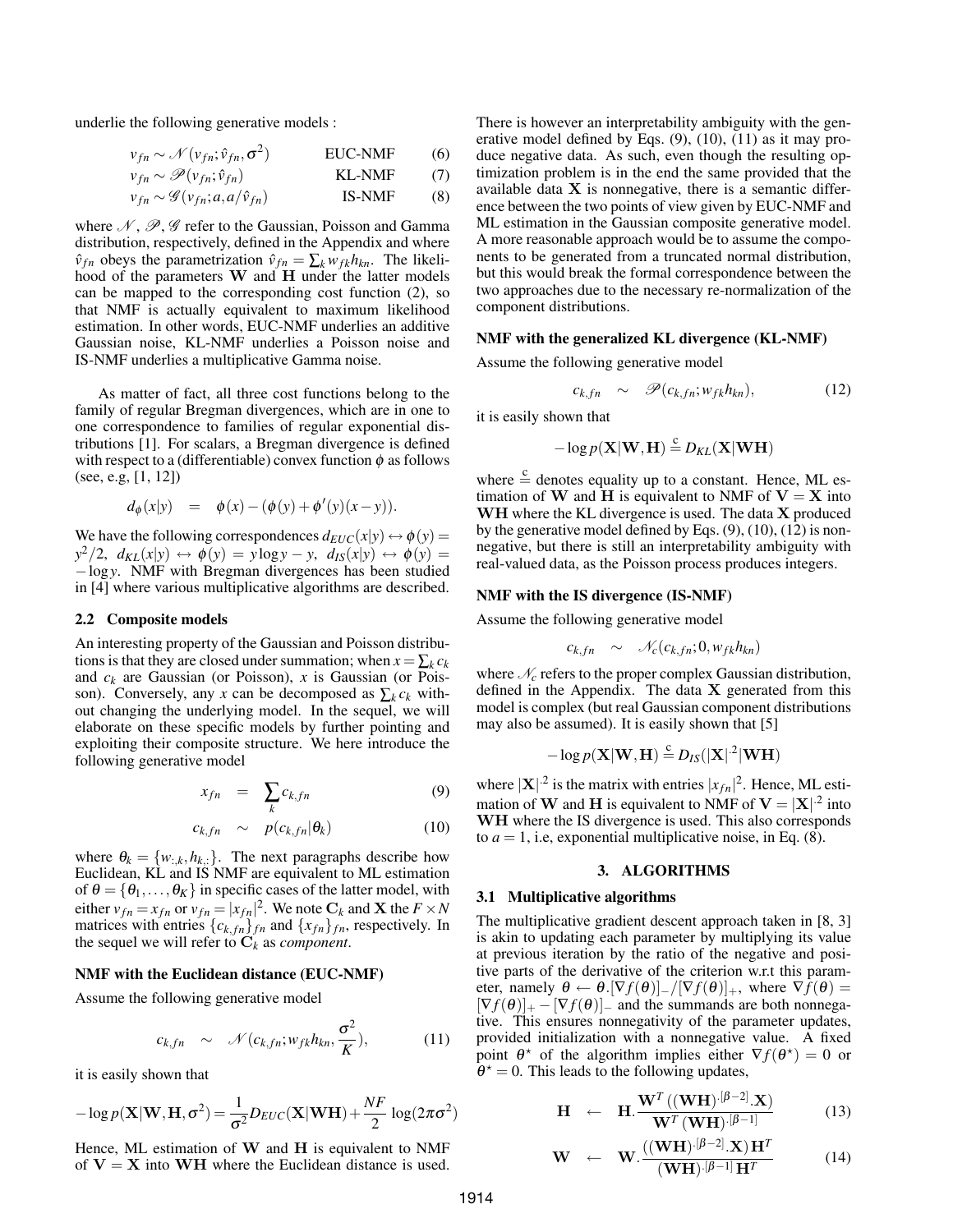where  $\beta = 2$  corresponds to EUC-NMF,  $\beta = 1$  to KL-NMF and  $\beta = 0$  to IS-NMF, and '.' and './.' denote entrywise operations. Other values of  $\beta$  correspond to performing NMF with the  $\beta$ -divergence  $d_{\beta}(x|y)$  [3, 5], which is actually the Bregman divergence corresponding to  $\phi(y) = \frac{1}{\beta(\beta-1)} y^{\beta}$ , for  $\beta \notin \{0,1\}$ , and which takes the KL and IS cost as limiting cases when  $\beta$  goes to 1 and 0, respectively.

Lee  $\&$  Seung [8] showed that criterion (2) is nonincreasing under the latter updates for  $\beta = 2$  (Euclidean distance) and  $\beta = 1$  (KL divergence) and the proof was extended by Kompass [6] for values  $1 \leq \beta \leq 2$ , i.e, where  $d_{\beta}(x|y)$  is convex w.r.t *y*. Solving for the more simple problem  $v_{\cdot,n} \approx \mathbf{W}h_{\cdot,n}$ with W fixed, the proof is simply based on the construction of the functional

$$
G(h_{:,n},\tilde{h}_{:,n}) = \sum_{f,k} \lambda_{kfn} d(v_{fn} | \frac{w_{fk} h_{kn}}{\lambda_{kfn}}) \quad \text{with} \quad \lambda_{kfn} = \frac{w_{fk} \tilde{h}_{kn}}{[\mathbf{W} \tilde{\mathbf{h}}]_{fn}}
$$

which is easily shown to be a suitable auxiliary function for  $C(h) = D(v|\mathbf{W}h)$  (i.e,  $G(h, h) = C(h)$  and  $G(h, \tilde{h}) > C(h)$ ) by convexity of  $d(x|y)$  and using Jensen's inequality. A similar auxiliary function can be built to solve for  $v_{f,:}^T \approx \mathbf{H}^T w_{f,:}^T$  with H fixed.

However, the criterion was observed by many authors [4, 3, 5] to be still nonincreasing under updates (13) and (14) for values of  $\beta$  out of the (1,2) interval (and in particular for  $\beta = 0$  corresponding to IS divergence), but no proof is available.

Though popularized by Lee & Seung for NMF within the machine learning community in the last decade, the multiplicative updates for each factor in Euclidean and KL NMF corresponds to well-known algorithms for image restoration in the inverse problem community, see [7] and references therein.

# 3.2 EM algorithms

In Section 2 we have shown how EUC, KL and IS NMF underlie statistical composite models. The components act as *latent variables* and may be used as complete data in the EM algorithm. In this setting the following functional has to be minimized iteratively

$$
\mathcal{Q}(\boldsymbol{\theta}|\boldsymbol{\theta}') \stackrel{\text{def}}{=} -\int_{\mathbf{C}} \log p(\mathbf{C}|\boldsymbol{\theta})\,p(\mathbf{C}|\mathbf{X},\boldsymbol{\theta}')\,d\mathbf{C}
$$

where  $\theta = \{W, H\}$  and C is the tensor with slices  $C_k$  and elements  $c_{k,fn}$ . The convergence of this algorithm to a stationary point is granted. Using conditional independence

$$
p(\mathbf{C}|\boldsymbol{\theta}) = \prod_k p(\mathbf{C}_k|\boldsymbol{\theta}_k)
$$

the EM functional can be written

$$
Q(\theta|\theta') = \sum_{k} Q_k(\theta_k|\theta'),
$$

$$
Q_k(\boldsymbol{\theta}_k|\boldsymbol{\theta}') \stackrel{\text{def}}{=} -\int_{\mathbf{C}_k} \log p(\mathbf{C}_k|\boldsymbol{\theta}_k) \, p(\mathbf{C}_k|\mathbf{X},\boldsymbol{\theta}') \, d\mathbf{C}_k. \tag{15}
$$

Under suitable i.i.d assumptions the functional is further reduced to

$$
Q_k(\theta_k|\theta') = -\sum_{fn} \int_{c_{k,fn}} \log p(c_{k,fn}|\theta_k) \, p(c_{k,fn}|x_{fn},\theta') \, d\,c_{k,fn}.
$$
\n(16)

We now explicit the EM algorithm in the specific cases of Euclidean, KL and IS NMF. Note that in the following we are not able to minimize  $Q_k(w_{:,k}, h_{k,:}|\theta')$  jointly in  $w_{:,k}$  and  $h_{k,:}$ , but only to perform coordinate descent, i.e, produce  $w_{\cdot k}^{(i+1)}$  $\sum_{i,k}^{(i+1)}$  and  $h_{k,i}^{(i+1)}$  $_{k,:}^{(i+1)}$  such that  $Q_k(w_{:,k}^{(i+1)})$  $h^{(i+1)}_{k,k}$ ,  $h^{(i+1)}_{k,k}$  $_{k,:}^{(i+1)}|\theta^{(i)})\leq$  $Q_k(w_{\cdot,k}^{(i)}$  $_{i,k}^{(i)}, h_{k,i}^{(i+1)}$  $\theta^{(i+1)}|\theta^{(i)})\leq Q_k(w_{:,k}^{(i)})$  $\hat{h}_{i,k}^{(i)}, h_{k,i}^{(i)}$  $\mathcal{L}_{k,:}^{(i)}|\theta^{(i)}\rangle$ , which leads strictly speaking to a (converging) generalized EM (GEM) algorithm instead of pure EM. In the following, the apostrophe  $\prime$  will refer to parameter values as of previous iteration (*i*).

*3.2.1 EUC-NMF*

$$
-\log p(c_{k,fn}|\theta_k) \stackrel{c}{=} \frac{1}{2\sigma^2}(c_{k,fn} - w_{fk}h_{kn})^2
$$

$$
p(c_{k,fn}|x_{fn},\theta) = \mathcal{N}(c_{k,fn}|\mu_{k,fn}^{post}, \lambda_{k,fn}^{post})
$$

with

$$
\mu_{k,fn}^{post} = w_{fk}h_{kn} + \frac{1}{K}(x_{fn} - \hat{x}_{fn}), \quad \lambda_{k,fn}^{post} = \frac{K-1}{K^2}\sigma^2 \quad (17)
$$

where here  $\hat{x}_{fn} = \hat{v}_{fn} = \sum_{k} w_{fk} h_{kn}$ . Hence, the minimization of functional (16) subject to nonnegative constraints leads to

$$
h_{kn} = \left[ \frac{\sum_{f} w_{fk} \left( \frac{1}{K} (x_{fn} - \hat{x}'_{fn}) + w'_{fk} h'_{kn} \right)}{\sum_{f} w_{fk}^2} \right]_{+}
$$
  

$$
w_{fk} = \left[ \frac{\sum_{n} h_{kn} \left( \frac{1}{K} (x_{fn} - \hat{x}'_{fn}) + w'_{fk} h'_{kn} \right)}{\sum_{n} h_{kn}^2} \right]_{+}
$$
(19)

where  $|x|_+$  = max{*x*,0}. These update equations differ from the usual multiplicative updates given from Eq. (13) and (14).

*3.2.2 KL-NMF*

$$
-\log p(c_{k,fn}|\theta_k) \stackrel{c}{=} -w_{fk}h_{kn} + c_{k,fn}\log(w_{fk}h_{kn})
$$
  

$$
p(c_{k,fn}|x_{fn},\theta) = \mathcal{B}(c_{k,fn}|x_{fn},\pi_{k,fn})
$$

where  $B$  refers to the binomial distribution, defined in the Appendix,  $\pi_{k,fn} = w_{fk}h_{kn}/\hat{x}_{fn}$  and here  $\hat{x}_{fn} = \hat{v}_{fn}$  $\sum_{k} w_{f k} h_{k n}$ . This leads to

$$
h_{kn} = h'_{kn} \frac{\sum_{f} w'_{fk} \left(\frac{x_{fn}}{\tilde{x}'_{fn}}\right)}{\sum_{k} w_{fk}}, \quad w_{fk} = w'_{fk} \frac{\sum_{n} h'_{kn} \left(\frac{x_{fn}}{\tilde{x}'_{fn}}\right)}{\sum_{n} h_{kn}}
$$
(20)

which coincides with the usual multiplicative updates given by Eq. (13) and (14).

$$
3.2.3 \quad IS-NMF
$$

$$
-\log p(c_{k,fn}|\theta_k) \stackrel{c}{=} \log(w_{fk}h_{kn}) + \frac{|c_{k,fn}|^2}{w_{fk}h_{kn}}
$$

$$
p(c_{k,fn}|x_{fn},\theta) = \mathcal{N}(c_{k,fn}|\mu_{k,fn}^{post}, \lambda_{k,fn}^{post})
$$

with

$$
\mu_{k,fn}^{post} = \frac{w_{fk} h_{kn}}{\sum_l w_{fl} h_{ln}} x_{fn}, \quad \lambda_{k,fn}^{post} = \frac{w_{fk} h_{kn}}{\sum_l w_{fl} h_{ln}} \sum_{l \neq k} w_{fl} h_{ln}. (21)
$$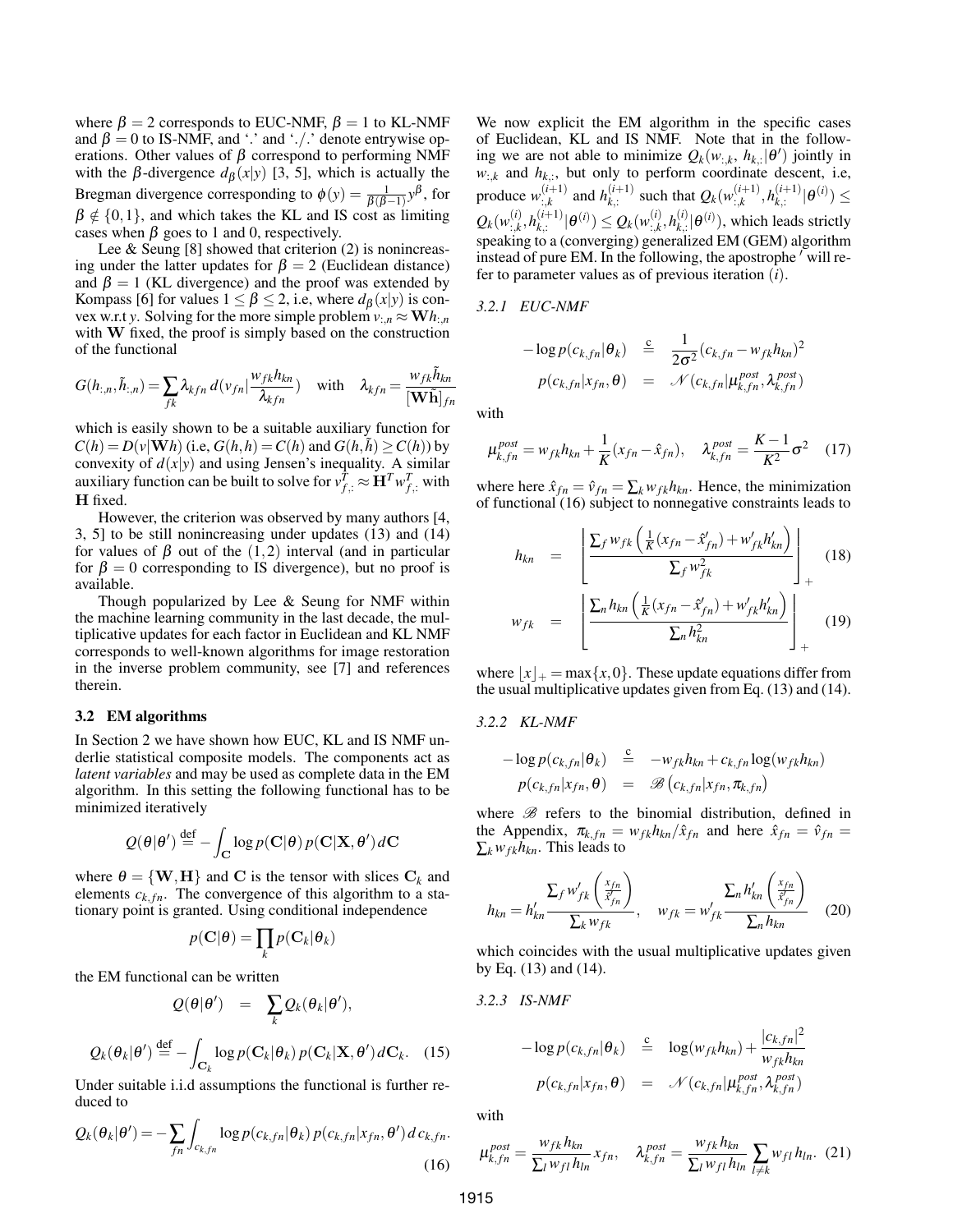Leading to

$$
h_{kn} = \frac{1}{F} \sum_{f} \frac{v'_{k,fn}}{w_{fk}}, \quad w_{fk} = \frac{1}{N} \sum_{n} \frac{v'_{k,fn}}{h_{kn}}, \quad (22)
$$

with  $v'_{k,fn} = |\mu^{post}_{k,fn}|$ *k*, *f n*  $\lambda_k^{post}$ *k*, *f n* . These update equations differ from the multiplicative updates given from Eq. (13) and (14), and are equivalent to the SAGE algorithm described in [5].

# *3.2.4 Bayesian maximum a posteriori*

It is interesting to note that the EM framework readily accommodates Bayesian approaches for which prior information about the parameters  $\bf{W}$  and  $\bf{H}$  is available in the form of prior distributions  $p(\mathbf{H})$  and  $p(\mathbf{W})$ . The complete data likelihood term  $-\log p(C_k|\theta_k)$  needs only be changed by  $-\log p(\theta_k | \mathbf{C}_k)$  in Eq. (15), leading to the following functional to be minimized

$$
Q_k^{MAP}(\theta_k|\theta') = Q_k(\theta_k|\theta') - \log p(w_{:,k}) - \log p(h_{k,:}),
$$

so that only the M-step is changed.

## 3.3 MCMC algorithms

Monte Carlo methods [9] are powerful computational techniques to estimate expectations of form

$$
E = \langle \psi(\theta) \rangle_{p(\theta)} \approx \frac{1}{L} \sum_{i=1}^{L} \psi(\theta^{(i)}) = \tilde{E}_L
$$

where  $\theta^{(i)}$  are samples drawn from  $p(\theta)$ . Under mild conditions on the test function  $\psi$ , the estimate  $\tilde{E}_L$  converges to the true expectation for  $L \rightarrow \infty$ . The difficulty here is obtaining independent samples  $\{\theta^{(i)}\}_{i=1...L}$  from complicated distributions. MCMC techniques generate subsequent samples from a Markov chain with stationary distribution  $p(\theta)$ . One particularly convenient and simple procedure is the Gibbs sampler where one samples each block of variables from *full conditional distributions*. In the Bayesian setting for the NMF model, one iteration of a possible Gibbs sampler writes

$$
\mathbf{C}^{(i)} \sim p(\mathbf{C}|\mathbf{W}^{(i-1)}, \mathbf{H}^{(i-1)}, \mathbf{X})
$$
  
for  $k = 1 : K$  do  

$$
h_{k,:}^{(i)} \sim p(h_{k,:}|\mathbf{C}_k^{(i)}, w_{:,k}^{(i-1)})
$$

$$
w_{:,k}^{(i)} \sim p(w_{:,k}|\mathbf{C}_k^{(i)}, h_{k,:}^{(i)})
$$
  
end for

Denoting  $\mathbf{c}_{fn} = [c_{1,fn}, \dots, c_{K,fn}]^T$ , the posterior of the hidden components writes

$$
p(\mathbf{C}|\mathbf{W}, \mathbf{H}, \mathbf{X}) = \prod_{fn} p(\mathbf{c}_{fn} | w_{f,:}, h_{:,n}, x_{fn})
$$

Next, we derive the full conditionals for the three considered models.

*3.3.1 EUC-NMF*

$$
p(\mathbf{c}_{fn} | w_{f,:}, h_{:,n}, x_{fn}) = \mathcal{N}(\mathbf{c}_{fn} | \boldsymbol{\mu}_{fn}^{post}, \boldsymbol{\Sigma}_{fn}^{post})
$$

with  $\mu_{fn}^{post} = [\mu_{1,fn}^{post} \dots \mu_{K,fn}^{post}]^T$ , where  $\mu_{k,fn}^{post}$  is defined in Eq. (17), and  $\Sigma_{fn}^{post} = \frac{\sigma^2}{K}$  $\frac{\sigma^2}{K}(\mathbf{I}_K - \frac{1}{K}\mathbf{e}_K\mathbf{e}_K^T)$ , where  $\mathbf{e}_K$  is the column vector of dimension *K* with entries all equal to one. The diagonal terms correspond to the posterior variance in Eq. (17). In the unconstrained case conjugate priors for  $h_{\cdot,n}$ and  $w_f$ : would be Gaussian. However, more sophisticated sampling schemes are required to enforce nonnegativity, typically by using Gamma priors, see, e.g, [10, 11].

*3.3.2 KL-NMF*

$$
p(\mathbf{c}_{fn}|w_{f,:},h_{:,n},x_{fn}) = \mathcal{M}(\mathbf{c}_{fn}|x_{fn},\pi_{fn})
$$

where  $M$  refers to the multinomial distribution, defined in the Appendix, and  $\pi_{fn} = [\pi_{1,fn}, \dots, \pi_{K,fn}]^T$ , with  $\pi_{k,fn}$  defined as in Section 3.2.2. Using conjugate priors

$$
p(w_{fk}) = \mathscr{G}(w_{fk}|\alpha_w, \beta_w),
$$
  

$$
p(h_{kn}) = \mathscr{G}(h_{kn}|\alpha_h, \beta_h),
$$

the full conditionals can be derived as [2]

$$
p(w_{fk}|\mathbf{C}_k, h_{k,:}) = \mathscr{G}(w_{fk}|\alpha_w + \sum_n c_{k,fn}, \alpha_w \beta_w + \sum_n h_{kn})
$$
  

$$
p(h_{kn}|\mathbf{C}_k, w_{:,k}) = \mathscr{G}(h_{kn}|\alpha_h + \sum_f c_{k,fn}, \alpha_h \beta_h + \sum_f w_{fk})
$$

*3.3.3 IS-NMF*

$$
p(\mathbf{c}_{fn}|w_{f,:},h_{:,n},x_{fn}) = \mathcal{N}_c(\mathbf{c}_{fn}|\boldsymbol{\mu}_{fn}^{post},\boldsymbol{\Sigma}_{fn}^{post})
$$

with  $\mu_{fn}^{post} = [\mu_{1,fn}^{post} \dots \mu_{K,fn}^{post}]^T$ , where  $\mu_{k,fn}^{post}$  is defined in Eq. (21), and  $\Sigma_{fn}^{post} = \text{diag}(\lambda_{fn}) - \frac{1}{\hat{v}_{fn}} \lambda_{fn} \lambda_{fn}^T$ , where  $\lambda_{fn} =$  $[w_f1h_{1n} \dots w_{fK}h_{Kn}]^T$ . The diagonal terms correspond to the posterior variance in Eq. (21). Using conjugate inverse-Gamma priors

$$
p(h_{kn}) = \mathscr{IG}(h_{kn}|\alpha_h, \beta_h),
$$
  

$$
p(w_{fk}) = \mathscr{IG}(w_{fk}|\alpha_w, \beta_w),
$$

the full conditionals of  $h_{k,:}$  and  $w_{:,k}$  write

$$
p(w_{fk}|\mathbf{C}_k, h_{k,:}) = \mathscr{IG}(w_{fk}|\alpha_w + N, \beta_w + \sum_n |c_{k,fn}|^2 / h_{kn})
$$
  

$$
p(h_{kn}|\mathbf{C}_k, w_{:,k}) = \mathscr{IG}(h_{kn}|\alpha_h + F, \beta_h + \sum_f |c_{k,fn}|^2 / w_{fk})
$$

## 3.4 Variational Bayes

We finally describe how the composite structure of Euclidean, KL and IS NMF can be exploited to derive a variational Bayes algorithm [13]. The idea is to bound the marginal likelihood from below

$$
\mathcal{L}_{\mathbf{X}}(\vartheta) \equiv \log p(\mathbf{X}|\vartheta) \geq \mathcal{B}_{VB}[q]
$$
  
\n
$$
\equiv \int q \log \frac{p(\mathbf{X}, \mathbf{C}, \mathbf{W}, \mathbf{H}|\vartheta)}{q} d(\mathbf{C}, \mathbf{W}, \mathbf{H})
$$
  
\n
$$
= \langle \log p(\mathbf{X}, \mathbf{C}, \mathbf{H}, \mathbf{W}|\vartheta) \rangle_q + H[q]
$$

where  $\vartheta$  denotes the hyperparameters and *q* is defined as

$$
q = \left(\prod_{fn} q(\mathbf{c}_{fn})\right) \left(\prod_{fk} q(w_{fk})\right) \left(\prod_{kn} q(h_{kn})\right) \equiv \prod_{\alpha \in \mathscr{C}} q_{\alpha}
$$